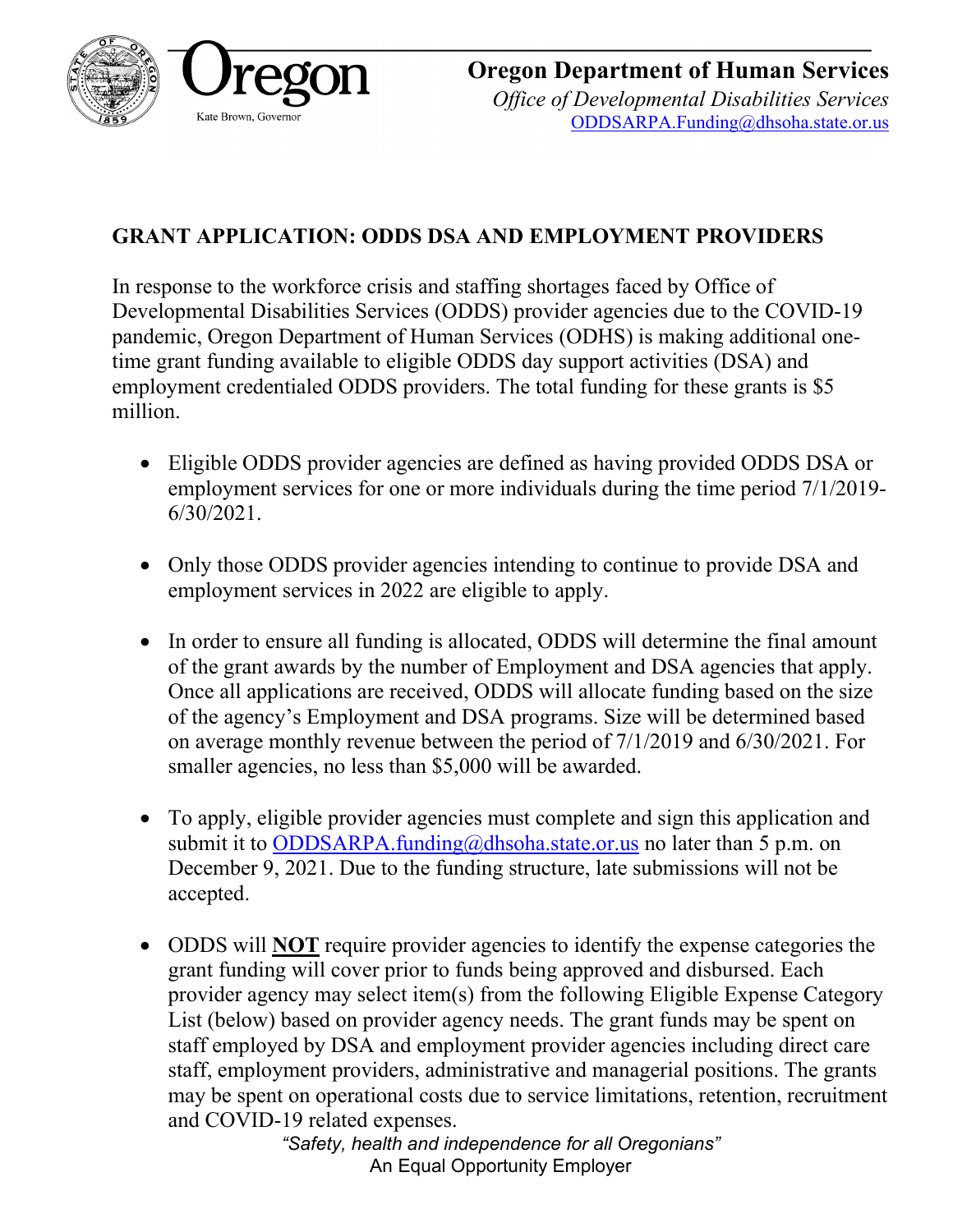- These grant funds may not be used on direct payments or bonuses to contracted staff. This one-time funding is not intended to fund ongoing wage increases or new positions that the provider agency is not able to sustain on a long-term basis. Care should be taken to avoid creating new programs or add-ons to existing programs that require an ongoing financial commitment. Use of grant funds to cover operating deficits caused by COVID-19 should be considered temporary.
- If your provider agency chooses to participate in this grant and is awarded funds, your agency will be required to:
	- o Maintain records for audits;
	- o Spend project funds by June 30, 2022;
	- o Return to ODHS any unspent grant funds at the time of final reporting;
	- o Submit a report of the outcomes and a financial accounting for this project;
		- Final reporting to ODDS will be due no later than September 30, 2022 and will be submitted to [ODDSARPA.funding@dhsoha.state.or.us.](mailto:ODDSARPA.funding@dhsoha.state.or.us)
		- If final reporting is not submitted by September 30, 2022, ODDS reserves the right to recover all funding awarded to the provider agency for this grant.

Eligible Expense Category List for Grant Funding:

- 1. Operational Costs Due to COVID-19 Service Limitations. Funding may be utilized for operational costs for the period 8/1/2021 to 6/30/2022.
- 2. Recruitment and Retention
	- Hiring bonuses for new staff
	- Retention bonuses for new staff
	- Referral bonuses for current staff
	- Retention referral bonuses for current staff
	- Retention bonuses for current staff
- 3. Marketing
	- Social media campaign costs such as, but not limited to, Indeed, Facebook, Google and job search websites
	- Website development services
	- Social Media consultant services and/or subscription
	- Cost to create targeted social media ads, videos and other content for recruitment
	- Online recruiting services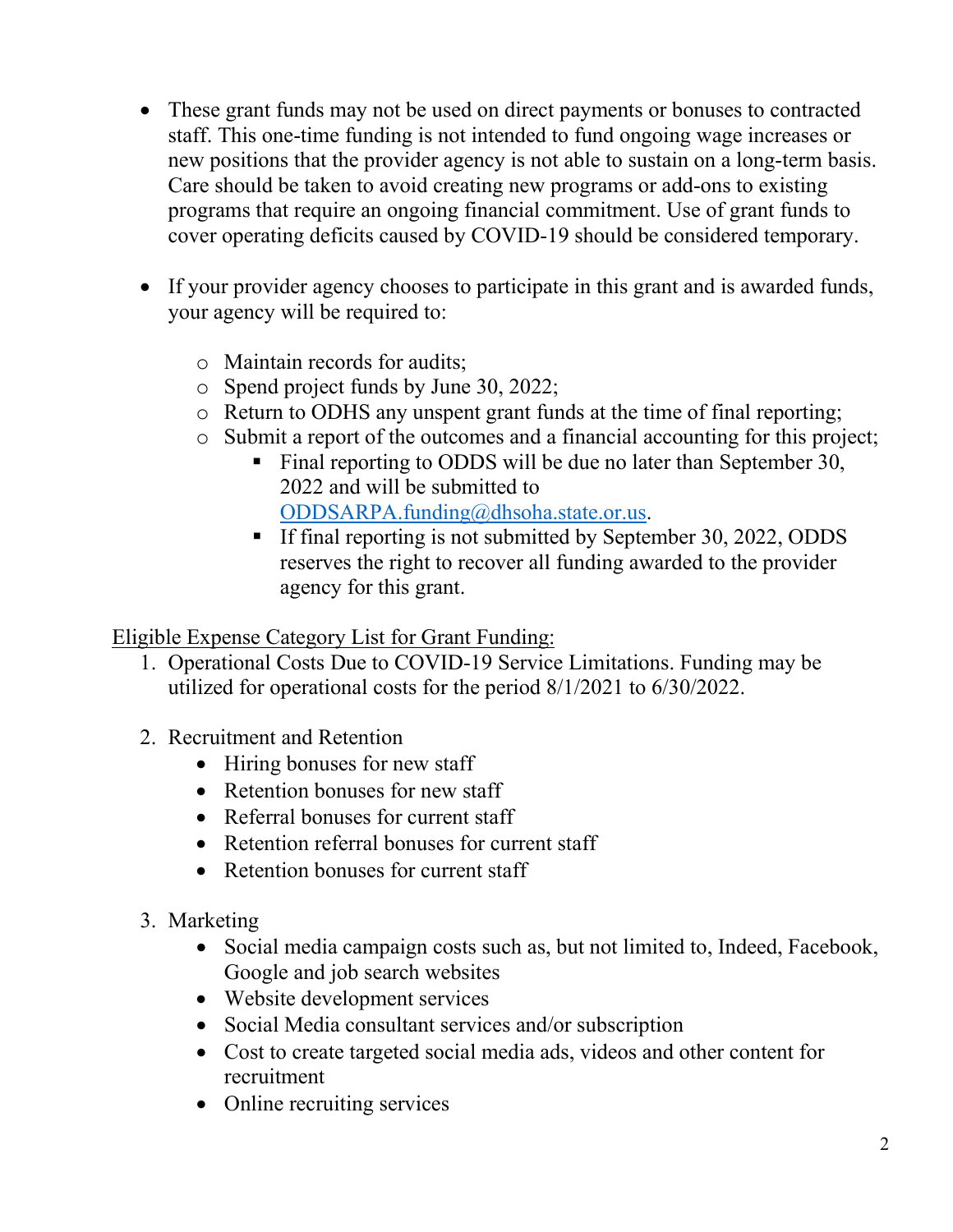- Marketing consultation services
- 4. COVID-19 Relief Funding
	- Vaccination bonuses for current and new staff
	- Personal Protective Equipment (PPE) supplies for staff due to COVID-19
	- Resources for staff who have an approved medical or religious exemption to the COVID-19 vaccination requirement
	- Incentives for DSPs working in an outbreak setting
	- COVID-19 test kit expenses
- 5. Training
	- Reimbursement for staff to attend Association of People Supporting Employment (APSE) and Association of Community Rehabilitation Educators (ACRE) credentialed courses.
	- Other specialized training courses that staff will attend. Topics could include, but are not limited to, self-care, workforce engagement, teamwork, dual diagnosis, disability related topics, positive behavior support strategies, subscriptions to platforms such as Open Future Learning or other similar employment related training platforms.
- 6. Job Development Bonuses for Vocational Rehabilitation (VR) Track Three Customers
	- Up to a \$2,500 one-time bonus payable to staff for all VR Track Three ODDS eligible individuals placed and retained in 2021 at agency discretion. This includes each customer that the job developer/agency received a retention payment through VR.
- 7. Transportation expenses
	- Bus passes for staff
- 8. Childcare subsidies for staff
	- Amount to be determined by provider agency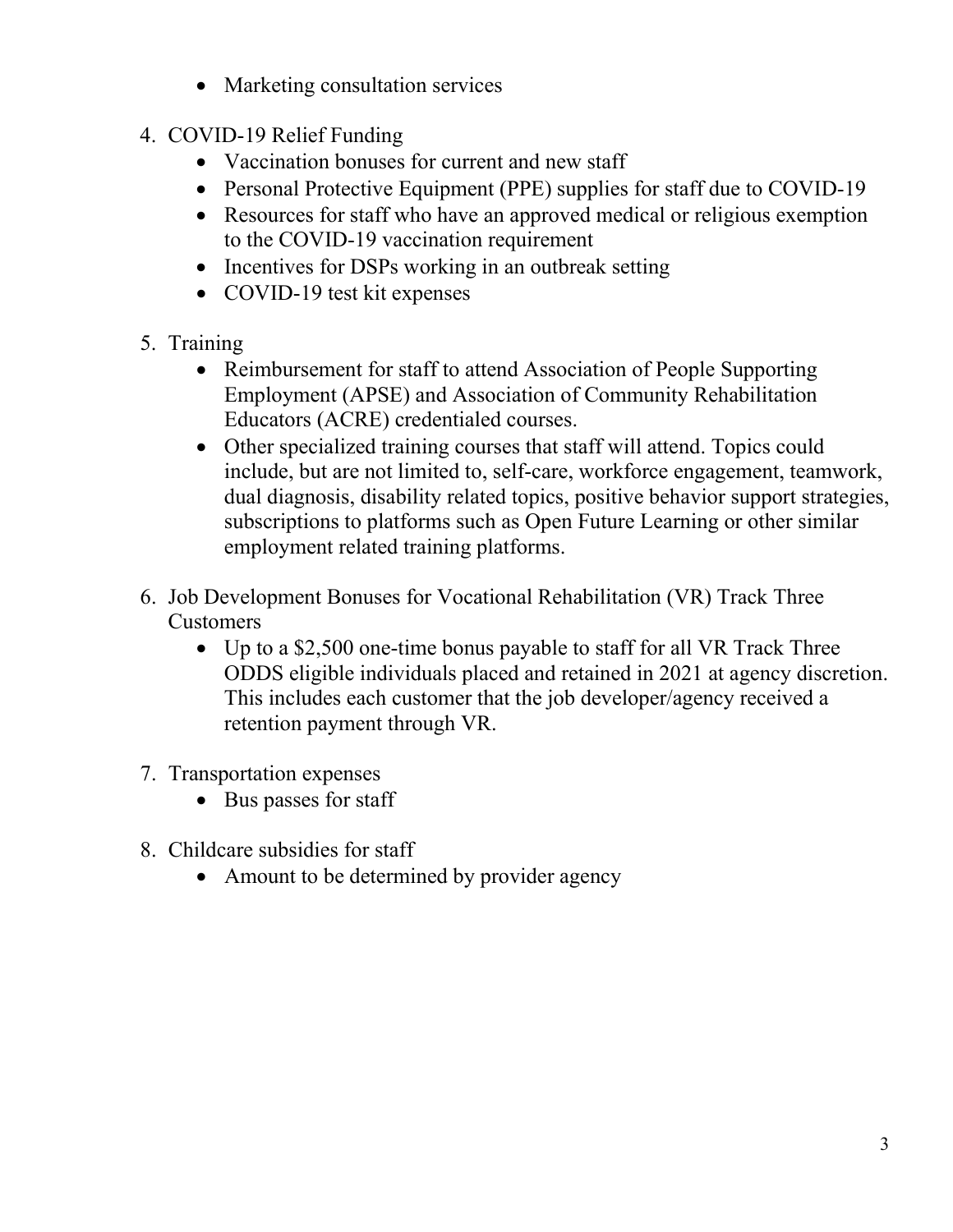## **DSA AND EMPLOYMENT PROVIDER GRANT APPLICATION**

|                                                                                                                                         | 1. Name of provider agency:                                                                                                                |  |
|-----------------------------------------------------------------------------------------------------------------------------------------|--------------------------------------------------------------------------------------------------------------------------------------------|--|
|                                                                                                                                         | 2. Name of person at provider agency responsible for grant outcomes and accounting:                                                        |  |
|                                                                                                                                         |                                                                                                                                            |  |
|                                                                                                                                         |                                                                                                                                            |  |
|                                                                                                                                         |                                                                                                                                            |  |
|                                                                                                                                         |                                                                                                                                            |  |
|                                                                                                                                         | 7. All grant applications must be submitted no later than 5pm on December 9, 2021. No<br>late submissions will not be accepted.            |  |
|                                                                                                                                         | 8. Submit grant applications to: ODDSARPA.funding@dhsoha.state.or.us<br>Submission by email is the sole method of applying for this grant. |  |
|                                                                                                                                         | 9. Grant project funds must be spent no later than <b>June 30, 2022</b> (project activities may<br>continue beyond this date).             |  |
| 10. Grant outcomes and accounting records must be submitted no later than September<br>30, 2022 to: ODDSARPA.funding@dhsoha.or.state.us |                                                                                                                                            |  |

11.If you have unexpended funds, please indicate in your outcome reporting, so that Oregon Department of Human Services (ODHS) can submit an Accounts Receivable (AR) for payment.

I, \_\_\_\_\_\_\_\_\_\_\_\_\_\_\_\_\_\_\_\_\_\_\_, representing the provider agency stated above, make the following statement: This agency is a licensed Medicaid agency in the State of Oregon with a current endorsement for day support activities (DSA) and/or employment services with the Office of Developmental Disabilities Services (ODDS). This agency is applying for a grant due to the workforce crisis and service limitations caused by the COVID-19 pandemic. I understand that the amount of the grant the agency receives will be determined by the number of eligible ODDS provider agencies that apply and each